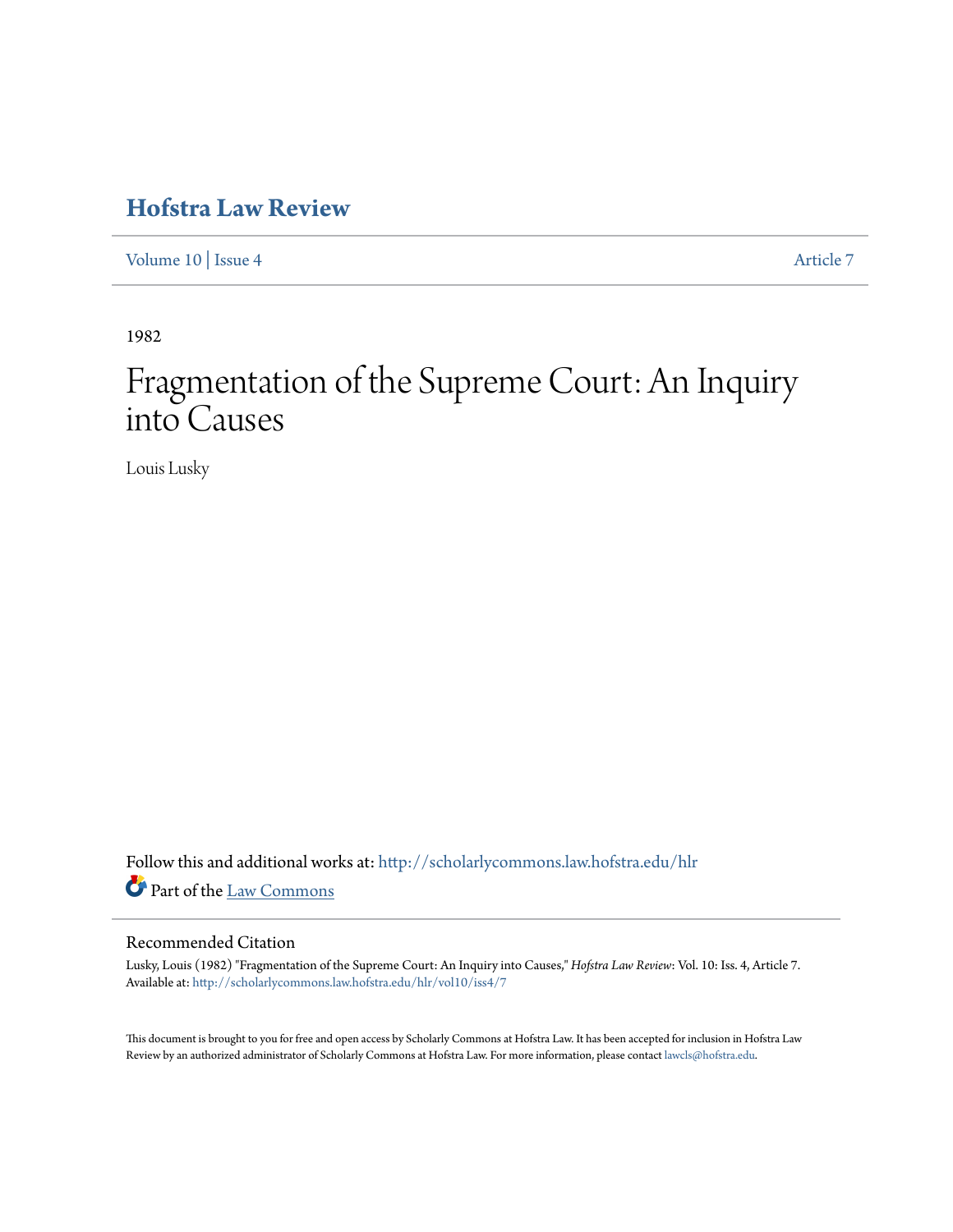## FRAGMENTATION OF THE SUPREME COURT: AN INQUIRY INTO CAUSES

## *Louis Lusky\**

It is time to dispel a small cloud that shadows the memory of a great man. **I** have hesitated to speak out, for fear of lending significance to a relatively minor criticism **by** superficial observers. Harlan Fiske Stone was a towering judicial figure, a courageous pillar of the law at a time of troubles-and, considering the difficulties that beset him and his Court, a Chief Justice of unsurpassed effectiveness. His place is secure, and needs no explanation or defense. Yet I am impelled to speak because, as Judge Charles Wyzanski, Jr. reminded lawyers and law teachers in his 1975 Sulzbacher Lecture,<sup>1</sup> today's students suffer from a desperate shortage of the sustaining encouragement that comes only from learning what can be accomplished in a short lifetime. Wyzanski rightly observed that available role models are few and far between in this era of disillusionment. The reason I speak to attack a misconception of long standing is that this rare and precious model ought not **be** blurred, however slightly, **by** even a single uniustified blemish.<sup>2</sup>

The misconception is that Stone's administration of the Court as Chief Justice was deficient on the score of leadership, and that the increasing fragmentation of views during his tenure<sup>3</sup>— symptomatized **by** a significant increase in the number of concurring and dissenting opinions—resulted from his inability to induce his colleagues to waive small differences and act in concert. Chief Justice Taft once

 $\ddot{\phantom{1}}$ 

Copyright **0 1982 by** Louis Lusky.

**<sup>\*</sup>** Betts Professor of Law, Columbia University. A.B., **1935,** University of Louisville; LL.B., **1937,** Columbia University.

**<sup>1.</sup>** See Address **by** Hon. Charles Wyzanski, Jr., *The Third Sulzbacher* Memorial Lecture, **7** COLUM. **HUMAN RiGHTs** L. **REv.** 405, 408-09 (Fall-Winter **1975-76)** (delivered at Columbia Law School, November 12, **1975).**

<sup>2.</sup> What brought this matter to mind after so many years was my review of the Stone Court's performance for an article I submitted this spring for publication in a legal encyclopedia.

**<sup>3.</sup>** He was sworn in as Chief Justice on July **3,** 1941, and served until April 22, 1946, the day he died.  $M_{\rm{BH}}=100$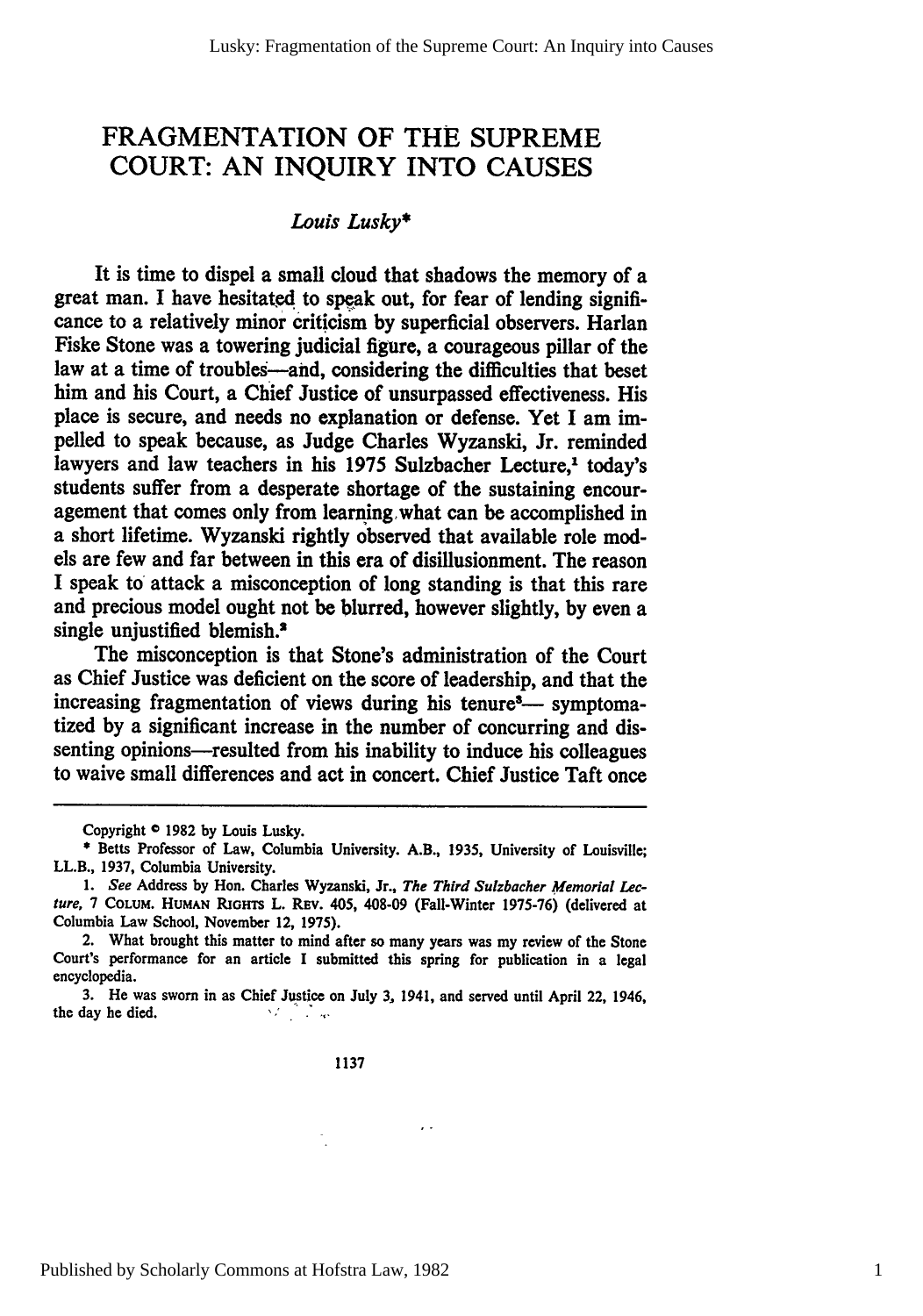called this process "massing the Court," as descriptive a short phrase as any.

Fragmentation did indeed occur. Here are pertinent statistics for two terms of court during the middle part of the tenure of Stone's predecessor, Chief Justice Charles Evans Hughes; for Hughes's last term; for Stone's last term; and (for a reason that will presently appear) for the **1979-80** Term.'

## TABLE **I**

| Annual Terms of Court |  |
|-----------------------|--|
|-----------------------|--|

|     |                                                | 1936-37 | 1937-38 | 1940-41 | 1945-46 | 1979-80 |
|-----|------------------------------------------------|---------|---------|---------|---------|---------|
| (a) | Majority Opinions ("Opinions of<br>the Court") | 149     | 152     | 165     | 136     | 149     |
| (b) | <b>Concurring Opinions</b>                     | 1       | 10      | 5       | 42      | 79      |
| (c) | <b>Dissenting Opinions</b>                     | 17      | 25      | 42      | 69      | 156     |
| (d) | <b>Total Opinions</b>                          | 167     | 187     | 212     | 247     | 384     |

The figures show that the Justices were expressing their individual views with ever greater freedom as the years passed. The numerical increase in dissenting opinions is striking enough, but the increase in concurring opinions is even more significant.

Alfred McCormack, who was Stone's law clerk at the **1925** Term, wrote later: "In those days there was no premium on dissents. Even Holmes and Brandeis, the great dissenters, sometimes refrained from noting disagreement in cases where their individual

<sup>4.</sup> See *infra* text accompanying note **15.**

*<sup>5.</sup>* See infra text following Table II at note **30.**

**<sup>6.</sup>** The figures for the **1936-37, 1937-38** and **1979-80** Terms are taken from articles published regularly in the *Harvard Law Review. The Business of the Supreme Court at the October Terms,* **1937** *and* **1938, 53** HARV. L. REv. **579, 596-98** (1940) (indicating the figures for the **1936-37** and **1937-38** terms); *The Supreme Court, 1979 Term,* 94 HARV. L. **REv. 1, 289 (1980)** (indicating the figures for the **1979-80** term). These statistical reports lapsed during World War **II.** The figures for the 1940-41 Term have been determined **by** direct examination of Volumes **311-13** of the **U.S.** Reports. For the 1945-46 Term, the figures are taken partly from the *Annual Report of the Director of the Administrative Office of the United States Courts,* REPORT **OF** THE **JUDICIAL CONFERENCE OF** THE **UNITED STATES 73** (1946) [hereinafter cited as *Annual Report].* That source, however, does not provide the detailed figures with regard to dissents and concurrences; they have been taken from *Review of Supreme Court's Work,* 14 **U.S.L.W.** 3443 (1946). The same sources are used for Table II, *Infra,* text accompanying note **30.**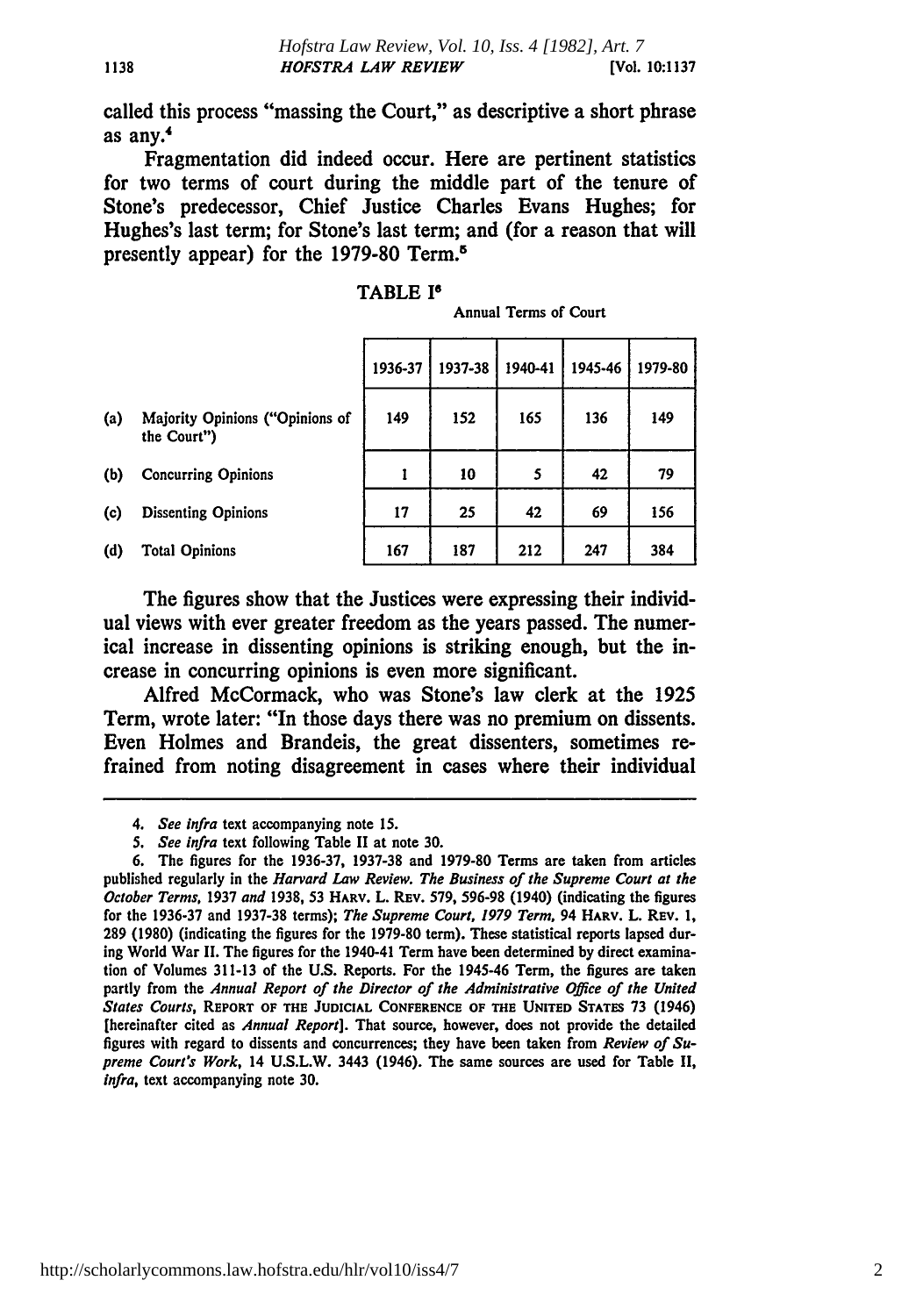Lusky: Fragmentation of the Supreme Court: An Inquiry into Causes

#### *FRAGMENTATION OF THE SUPREME COURT*

**1982]**

1139

votes had been adverse. . . ."<sup>7</sup> It will be recalled that a number of extensively researched and documented Brandeis dissents were drafted and circulated to the Justices but never saw daylight until after his death, when Alexander Bickel (once his law clerk) compiled them under the title, *The Unpublished Opinions of Mr. Justice Brandeis.*<sup>8</sup> Even when the Court divided, the published report often showed only the naked fact that a particular Justice dissented-or, occasionally, that he remained *dubitante.* It was indeed a rare event for a Justice to dissent from (or explain his concurrence in) a decision on the preliminary application for review.9 **All** that, of course, has now changed.

As for the growing frequency of concurring opinions, the numerical increase is less pronounced than in the case of dissents, but the contrast with earlier practice is still more striking. During the **1937** term, when I served as Justice Stone's law clerk, a simple concurrence in the result--without explanatory opinion or some self-evident and plausible alternative cause—was considered insulting; the implication was that the defects in the main opinion were too obvious or too pervasive to justify the time and effort needed for a special opinion. Scuttlebutt had it that Justice John H. Clarke's resignation in **1922** at the age of *65,* after only six years on the Court **(** he lived until 1945), was at least partly due to harassment **by** Justice Mc-Reynolds; and, it was said, one of McReynolds' tactics was to refuse as a matter of course to go along with Clarke's opinions for the Court-instead, concurring in the result without opinion. Another bit of gossip was that Justice Butler, unwilling to concede the legitimacy of law journal citations as documentation, withheld his approval from any opinion that relied on such authority, and—to register his protest-likewise concurred in the result without opinion. The relevance of these ancient oddities (and of the more usual situation, where opinionless concurrence was and is resorted to for some such

**<sup>7.</sup>** McCormack, *A Law Clerk's Recollections,* 46 COLUM. L. **REV. 710, 712** (1946). In **1938,** when **I** was Justice Stone's law clerk, he told me he regretted not having publicized his dissenting vote in Gitlow v. New York, **268 U.S. 652 (1925).** He said he had refrained because he had just come on the Court and was feeling his way cautiously. Nor did he publicize his vote against dismissing, for want of a substantial federal question, the first two Jehovah's Witness Flag Salute cases, Leoles v. Landers, **302 U.S.** 656 **(1937)** and Hering v. State Board of Education, **303 U.S.** 624 **(1938).**

<sup>8.</sup> A. BICKEL, THE UNPUBLISHED OPINIONS OF MR. JUSTICE BRANDEIS (1957).

**<sup>9.</sup>** For a rare exception, see Herndon v. Georgia, **295 U.S.** 441, 446 **(1935)** (Cardozo, **J.,** dissenting). It is safe to assume that the majority opinion would not have been written, but for Justice Cardozo's determination to publish his powerful dissent.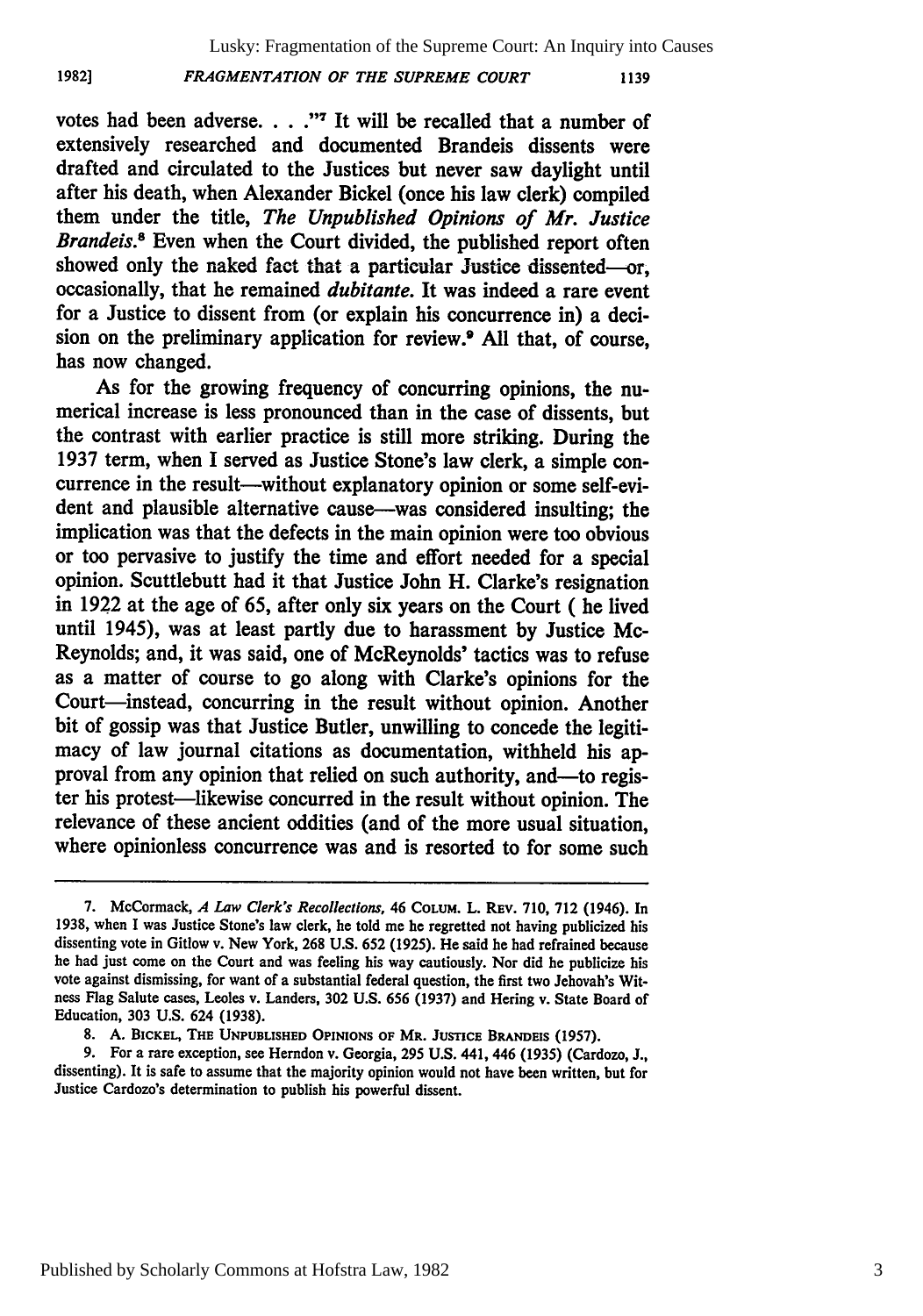conventional reason as expediting the announcement of decision) is, of course, that in none of these situations has a concurring *opinion* been written. Therefore, the above statistics on concurring opinions do not reflect such concurrences.

Beyond this: There was a time when a very great deal of time and effort went into the crafting of opinions that could and would be joined **by** as many Justices as possible. In this connection, an understanding of the mechanics is essential. The Court's practice is to vote on the *decision* in a conference held at the end of the week in which oral argument has been heard. The task of writing the Court's opinion is then assigned to one of the Justices who has voted for the prevailing result. That Justice knows fairly well, from views expressed at the conference, what points he must handle with particular care to win the assent of colleagues who have voted with him. He also knows what points have troubled the dissenters (if any) and can sometimes draft the opinion in such a way as to avoid or even satisfy the objections that trouble them.

But the task is not finished. The embryonic opinion of the Court, rapidly set up in page proof, is carried **by** messenger to all the Justices. They in turn examine it as a matter of priority and react quickly **by** advising that they assent, that they cannot assent and will write separately, or that they *disagree-usually saying why.* At the **1937-38** Term I observed that specification of the particulars of disgreement led almost always to the redrafting and recirculation of the opinion in an effort to avoid or satisfy the stated objection.10 Not infrequently, such alterations gave rise to new objections, and a further redraft and recirculation followed. Plainly, the process took a lot of the Justices' time; but in an era when the Court's caseload was less than a fourth as large as it is today,<sup>11</sup> the Court could spare the time and still keep current on its work.<sup>12</sup>

The earlier statistics unequivocally reflect the result of these labors. Despite the seismic convulsions that shook the Court in the

**<sup>10.</sup>** For example, the Carolene Products Footnote (United States v. Carolene Products Co., 304 **U.S.** 144, **152** n.4 **(1938))** was redrafted to accommodate a point raised **by** Chief Justice Hughes. See L. **LUSKY,** By WHAT **RIGHT? A COMMENTARY ON THE SUPREME COURT'S** POWER **TO** REVISE **THE CONSTITUTION 110 (1975)** (supplemented **by** id.. Author's Foreword to Second Printing **(1978))** [hereinafter cited as **LUSKY,** BY WHAT **RIGHT?];** Lusky, Footnote Redux: **A** Carolene Products Reminiscence, **82 COLUM.** L. REV. **1093 (1982).**

*<sup>11.</sup>* Compare Annual Report, supra note **6,** with the corresponding report for the **1979- 80** Term, at 353.

<sup>12.</sup> See Letter from Chief Justice Hughes to Senator Burton K. Wheeler (March 21, **1937),** reprinted *in* **S. REP.** No. **711,** 75th Cong., **1st** Sess. **38 (1937).**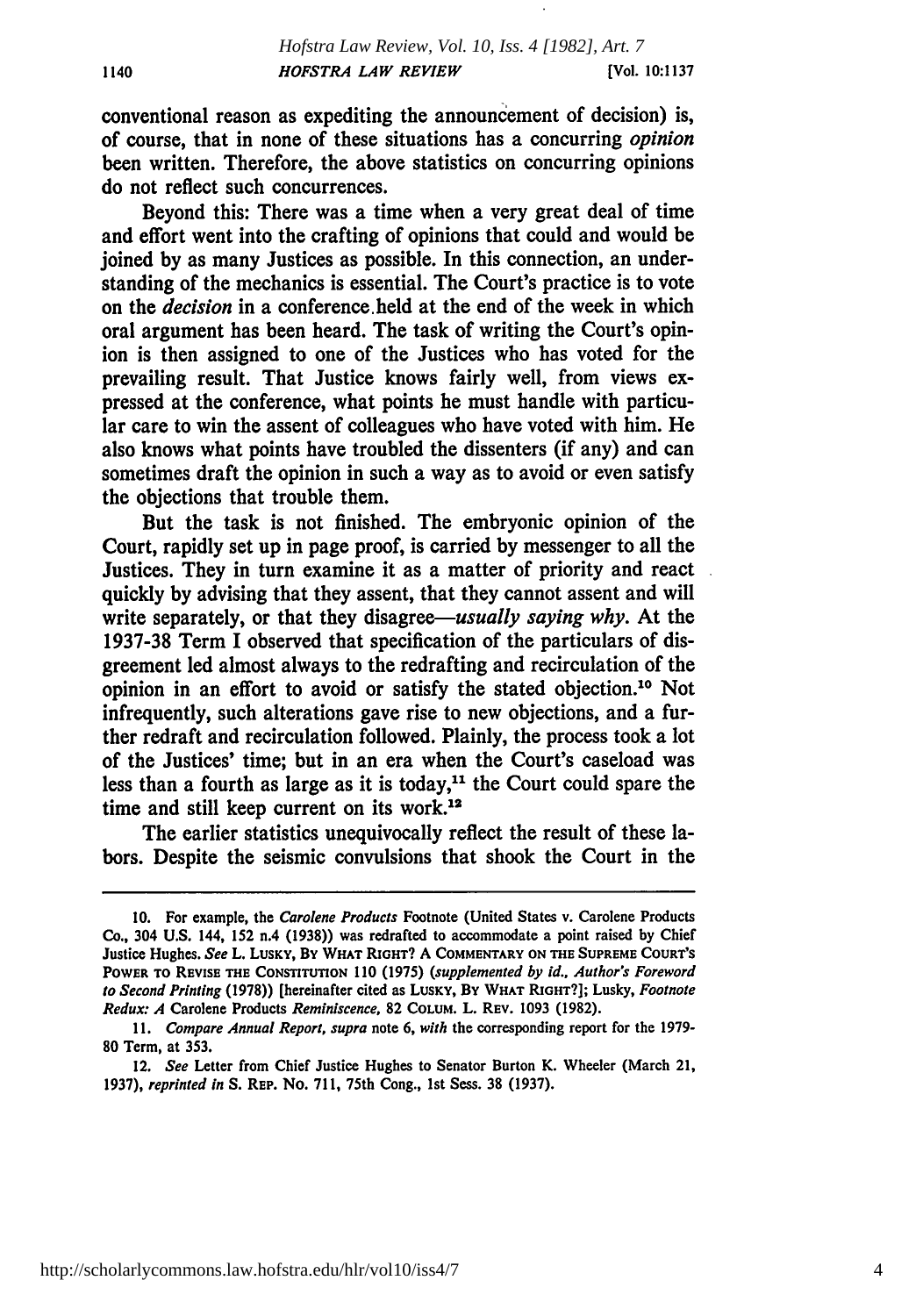**1982]**

 $\overline{\mathbf{r}}$ 

middle 1930s, when it suffered complete polarization in passing judgment on the economic and social innovations of the Roosevelt New Deal, the Justices managed to preserve unimpaired the tradition of articulating the prevailing position (as well as its supporting rationale) with a single voice. And it was unusual for dissenters to fail to join in a single minority opinion. All that, too, has now changed.<sup>13</sup>

Table I tells the tale. It quantifies the dramatic numerical increase in concurring and dissenting opinions over the years.

The "Court-watchers" who attributed the increasing fragmentation of views during Stone's Chiefship to his lack of leadership did not have to base their criticism on the statistical record alone. They could adduce as corroboration an appraisal of Stone made by an expert witness possessing virtually unique qualifications: Chief Justice William Howard Taft. Moreover, Taft had pronounced his appraisal in circumstances that encouraged reliance upon it. The year was 1929. After a strenuous career the worn septuagenarian's iron constitution was beginning to fail, his 300-pound frame starting to dwindle to the mere shadow it eventually became. He was fully aware that he would soon be leaving the Court, and he showed himself to be actively interested in the choice of a worthy successor. Views made known at such a time, by such a personage, are not to be dismissed as casual chatter; their context guarantees their deadly seriousness. Uttered *sub specie aeternitatis,* they command as much respect as a deathbed testament.

As the state of Taft's health became common knowledge, public speculation grew as to who would succeed him; and Justice Stone soon emerged as the most likely choice. Alpheus T. Mason, in his Stone biography, provides a graphic description:

On September 10 Justice Butler passed along to the Chief Justice a very disturbing rumor. "My Secretary," Butler wrote, "heard Sater, the Associated Press man, tell a group in the Clerk's office that the President has told the newspapermen that he intends to make Stone Chief Justice. Sater was not present on the occasion referred to. It seems to be unbelievable that Hoover would do that. There is no vacancy and he has no right to assume that there will be one during the present term of Presidency. We all hope and believe that there will be none. Moreover, there would be no reason for making the announcement now even if it is the present purpose

<sup>13.</sup> *See, e.g.,* Lusky, *Public Trial and Public Right: The Missing Bottom Line,* 8 **HoF-STRA** L. REV. 273 *passim* (1980).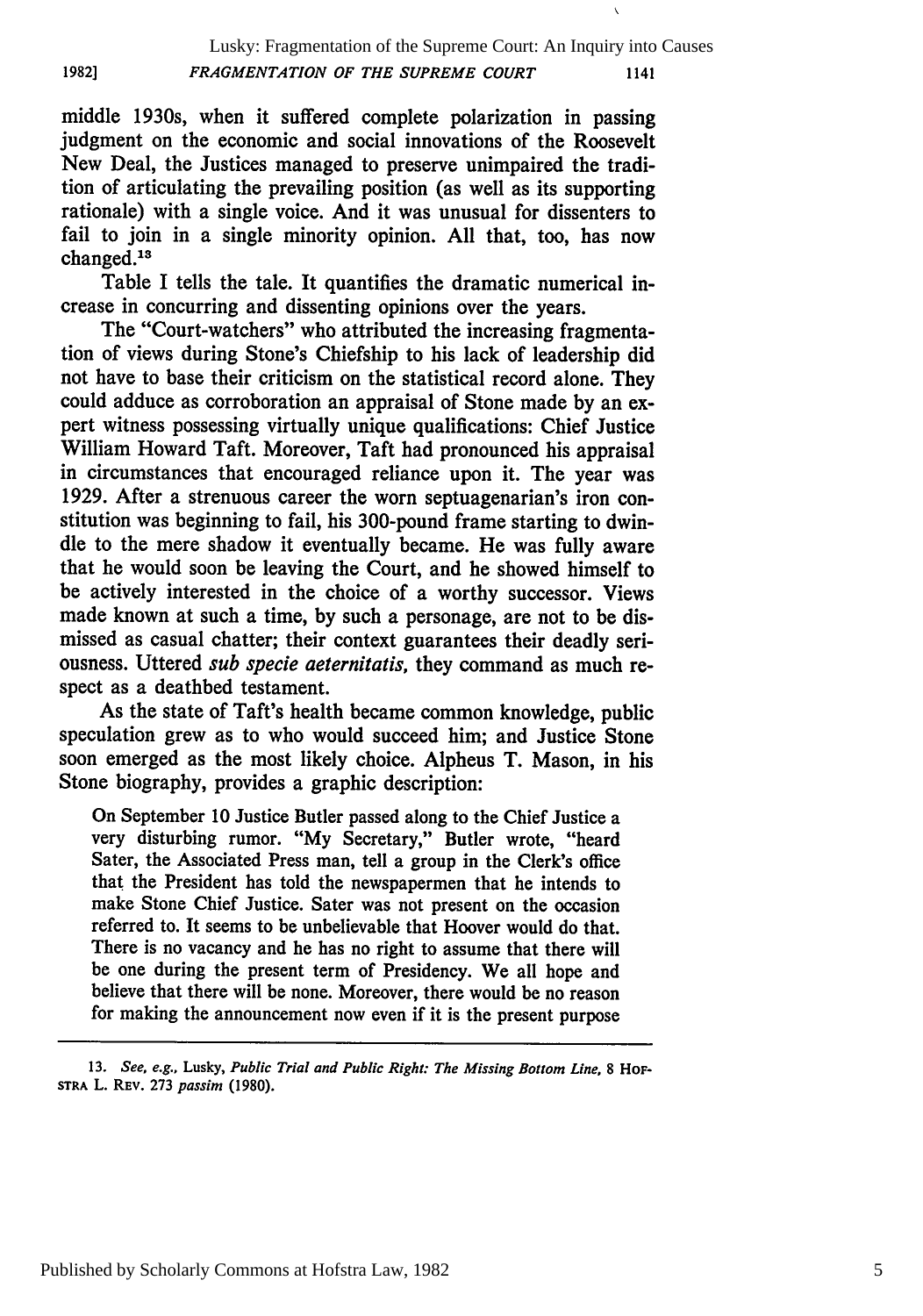to nominate Stone if and when there is opportunity.

"However," Butler continued, "there has been enough of publicity in reference to Stone's elevation-when taken in connection with the President's known desire to have him for Attorney General, Secretary of State, and head of the Law Enforcement Commission, to indicate that there is an understanding between them and a purpose--even with indecent haste-to reorganize the Court for the accomplishment of some purpose."

The Chief Justice replied laconically September 14: "What you say with reference to Stone's promotion to succeed me, **I** have no doubt has a good deal of truth in it, and it can hardly be called news." <sup>14</sup>

There is no doubt that Hoover and Stone had been cordial friends ever since they served together in the Coolidge cabinet. Even after Stone was appointed to the Court in **1925,** the personal relationship continued; I remember, for example, the white medicine ball that always occupied a corner of Stone's great desk-a memento of his membership in Hoover's "medicine ball cabinet"-flaunting the autographs of the select group of statesmen who took their exercise on the White House lawn in the early mornings. At the age of **57,** with five years experience on the Court and a distinguished career as law school dean, legal scholar, practicing lawyer, and Attorney General, he seemed to possess all the qualifications.

Taft, however, had doubts. According to Mason, Taft believed that Hoover would be making a great mistake in appointing Stone, "for the reason that Stone is not a leader and would have a good deal of difficulty in massing the Court."<sup>15</sup> Given the depth of Taft's concern and his known readiness to go outside the Court in preserving its well-being as he conceived it, one may safely assume that he made his views known to Hoover. In any event, they were known to the "Court-watchers" who-along with everyone else-very soon observed also that when Taft resigned, on February **3, 1930,** it was not Stone, but the 68-year-old Charles Evans Hughes whom Hoover selected to take his place.

Eleven years later, when Stone in turn succeeded Hughes on the center throne, those professional observers doubtless waited with interest to learn whether Taft's prophecy would prove accurate. When the above-tabulated statistics shaped up as they did down through

<sup>14.</sup> **A.T. MASON,** HARLAN **FISKE STONE: PILLAR OF THE LAW 274-75 (1956)** (footnote omitted).

*<sup>15.</sup> Id.* at **275** (quoting Taft's letter of March 12, **1929** to his kinsman, Charles P. Taft).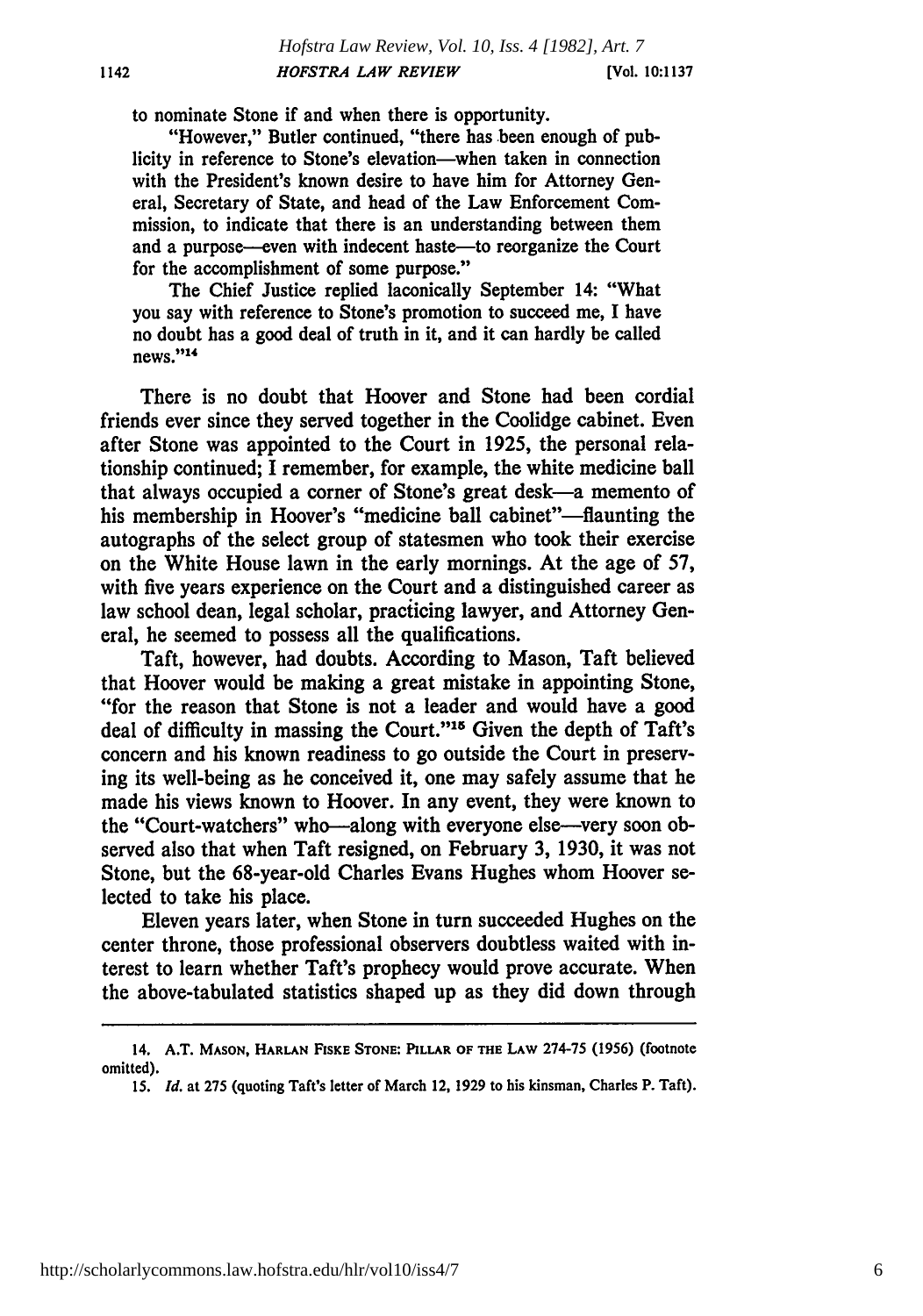the 1945-46 Term,<sup>16</sup> those worthies saw no escaping the conclusion that lack of leadership had led to the fragmentation that the figures reflected.

In my opinion, however, they were deceived. A more careful analysis of the data and an examination of other evidence not yet mentioned afford strong reason to believe that the fragmentation resulted mainly, if not entirely, from two pervasive and persistent centrifugal influences that *no* Chief Justice could have countered (and, indeed, no later Chief Justice has in fact been able to resist to the extent that Stone did). One was an ill-starred innovation that Justice Frankfurter took upon himself to introduce in **1939.17** The other was the whole Court's steadily accelerating movement toward formulation of new constitutional rules not fairly derivable **by** interpretation from the text of the Constitution or its formally ratified amendments.<sup>18</sup> Now for the particulars.

*Graves v. New York ex rel. O'Keefe"* came on for decision in the spring of **1939.** The issue was whether employees of the Home Owner Loan Corporation, a federal agency, were constitutionally immune from New York state income taxation. Only two years before, in an almost precisely comparable case, the Court had upheld an immunity claim.<sup>20</sup> Since then, however, Stone's great opinion for the Court in *Helvering v. Gerhardt*<sup>21</sup> had established a beachhead for a new and less mechanical and conceptualistic approach to the intergovernmental immunity doctrine; and in the *O'Keefe* case Stone circulated to the Justices an opinion greatly enlarging that beachhead--overruling not only the 1937 precedent<sup>22</sup> that had led the lower court to uphold O'Keefe's immunity claim, but also *Collector v. Day*,<sup>23</sup> the venerable precedent from which the doctrine of derivative immunity<sup>24</sup> had sprung.

At that time the Court had only eight members, Justice Brandeis having retired in February. At conference McReynolds and Butler had made it clear that they favored affirmance of the judgment below and would dissent. The Chief Justice voted for reversal but it

**19. 306 U.S.** 466 **(1939).**

**<sup>16.</sup>** *See supra* Table **I** accompanying note **6.**

**<sup>17.</sup>** *See infra* text accompanying notes **19-29.**

**<sup>18.</sup>** *See infra* text accompanying notes 33-38.

<sup>20.</sup> New York *ex rel.* Rogers v. Graves, **299 U.S.** 401 **(1937).**

<sup>21. 304</sup> **U.S.** 405 **(1938).**

<sup>22.</sup> New York *ex rel.* Rogers v. Graves, **299 U.S.** 401 **(1937).**

**<sup>23. 78</sup> U.S. (11** Wall.) **113 (1870).**

<sup>24.</sup> *Le..* immunity derived from some type of relationship with an immune government.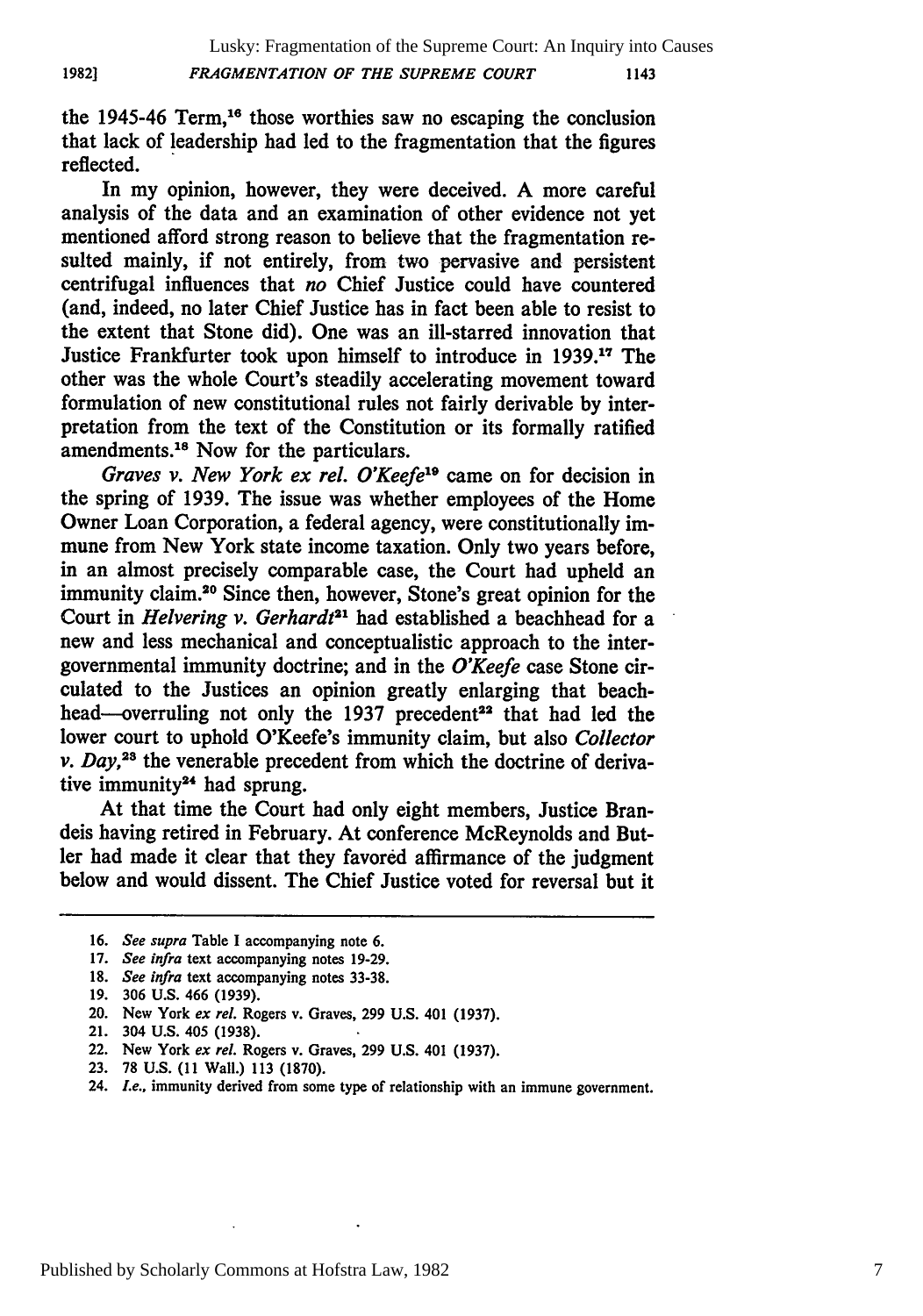was uncertain that he would join a bold effort **by** Stone to conform the law still more closely to the economic realities. That left Stone, Roberts, Reed, Black, and Frankfurter-a bare majority of the sitting Justices, but enough to render an opinion of the Court even if the Chief did not join.

1144

Frankfurter, however, who had come to the Court from the Harvard Law School faculty only a short while before, had grown accustomed to the professorial independence he had enjoyed for decades in Cambridge. More than any other Justice he must have felt cramped **by** the Court's tradition of striving toward unanimity. 25 He very soon determined to declare his continued independence, and chose the *O'Keefe* case as the occasion. His concurring opinion, mistakenly attributing the existing tradition of laboring for a single opinion of the Court to nothing more than the modern Court's heavy caseload, begins with this fateful pronouncement:

**I** join in the Court's opinion but deem it appropriate to add a few remarks. The volume of the Court's business has long since made impossible the early [pre-1800] healthy practice whereby the Justices gave expression to individual opinions. But the old tradition still has relevance when an important shift in constitutional doctrine is announced after a reconstruction in the membership of the Court.26

On the merits of the case, Frankfurter said Stone should have gone further and overruled an additional precedent, *Dobbins v. Erie County,27* which Stone had left unmentioned because he thought it was arguably distinguishable from the other two discards.<sup>28</sup> Mason, quoting a letter Stone wrote to Frankfurter on March **23, 1939,** upon circulation of the concurrence to the Justices, tells us:

The Dobbins case. **. .** had invalidated a state tax laid directly on a federal office, though measured **by** the salary of the incumbent. As Stone understood immunity, such a tax might still be unconstitutional. In any case, innate caution led him to think judges should "hear argument in a specific case before expressing an opinion." He had purposely written the O'Keefe case as "narrowly" as he could. **"I** think it of importance," he told Frankfurter, "that we proceed to effect as widely extended a reform as the present one in

**<sup>25.</sup>** *See* supra text accompanying note **10.**

**<sup>26. 306</sup> U.S.** at **487** (Frankfurter, **J.,** concurring) (footnote omitted).

**<sup>27.</sup>** 41 **U.S. (16** Pet.) 435 (1842).

**<sup>28.</sup>** New York *ex rel.* Rogers v. Graves, **299 U.S.** 401 **(1937);** Collector v. Day, **78 U.S. (11** Wall.) **113 (1870).**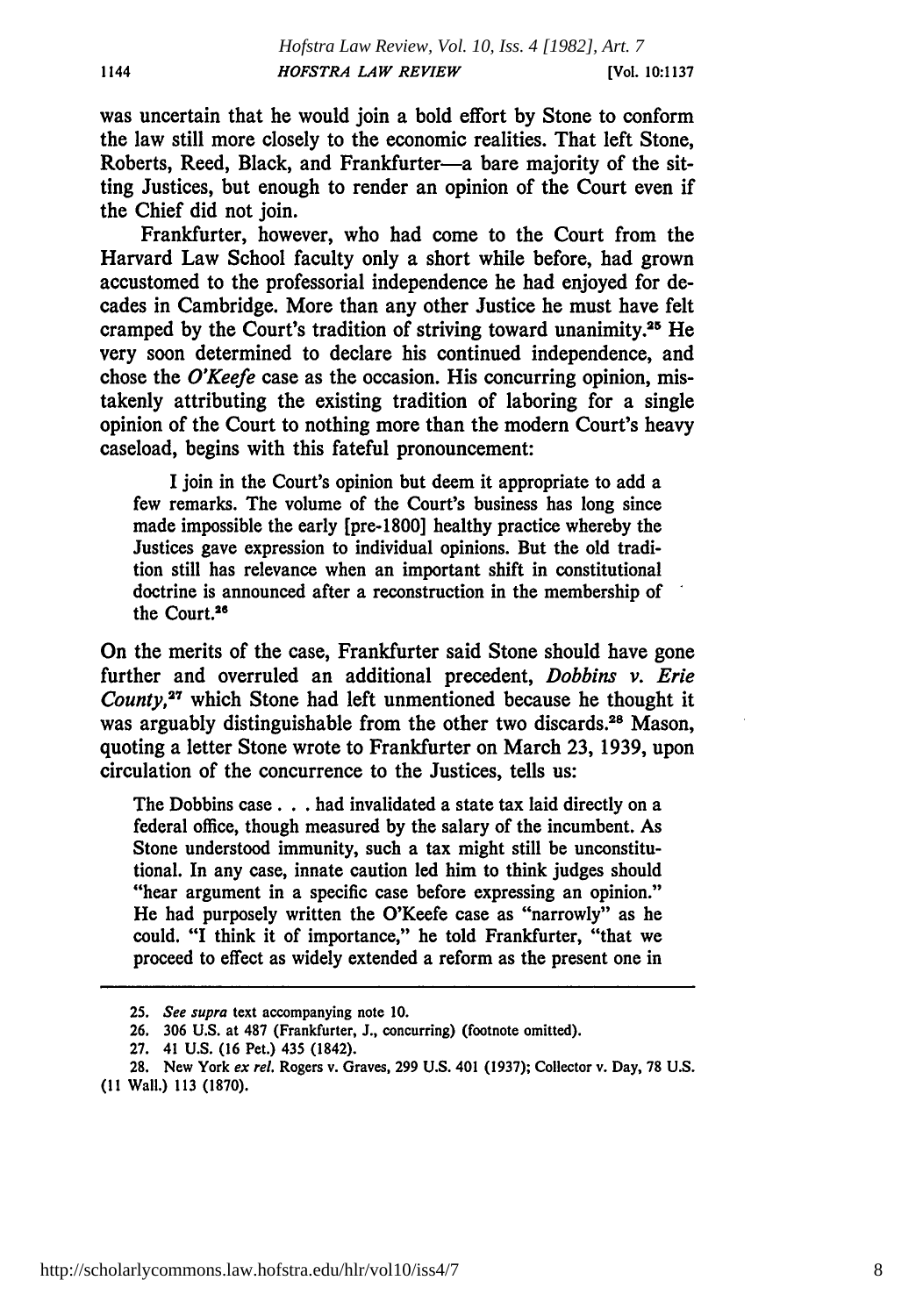*FRAGMENTATION OF THE SUPREME COURT*

**1982]**

just this way, step **by** step, if possible." He very much wanted his opinion that of the Court. "As the matter now stands," he reminded the concurring Justice, "unless the Chief Justice comes in, it will require agreement **by** all those who voted to reverse in order to get an opinion of the Court. . **.** . **If** that cannot be accomplished," he exclaimed somewhat petulantly, "it would perhaps be as well to settle the matter **by** announcing our vote, without opinion, as the Court did in the Prohibition cases."<sup>29</sup>

Stone's remonstrance evidently did have one effect, albeit a relatively limited one. One can assume from his letter that, as initially circulated, Frankfurter's concurrence lacked the opening words quoted above ("I join in the Court's opinion but **. . .");** that phrase must have been inserted later to give Stone the fourth assent he needed to be sure his opinion would appear in the Court's name. Hughes, presumably then realizing that nothing was to be gained **by** withholding his own assent, finally granted it. Aside from this slight concession (if, indeed, concession it was), Frankfurter would not be diverted.

It was a disastrous move. Despite his long and distinguished career as a constitutional law scholar and teacher, Frankfurter was a novice as a judge. He failed to appreciate how directly both the substance and the appearance of the rule of law, as well as the Court's own prestige, depended on its practice of speaking with a single voice-if, and to the extent that, it was at all able to do so. Moreover, he underestimated the eagerness with which his colleagues-and, even more readily, future Justices-would follow his lead. Every one of them had been an outspoken public man until he became a judge, and had accepted the monkish self-restraint of judicial office only under constraint of tradition and peer pressure. Now Frankfurter had announced that the ventilation of individual views, at least when new doctrine was being formulated **by** new Justices (an increasingly common event; and anyway, why in that situation only?), far from being blameworthy, was downright praiseworthy. The novice had lifted the lid of Pandora's box.

It would be an overstatement to attribute the increasing fragmentation in the years since **1939** to this cause alone. There was in fact a second contributing factor, at least as significant, without which the Frankfurter deviation would have been less consequential. Before examining it, however, let us analyze more carefully the sta-

**<sup>29.</sup> A.T. MASON,** supra note 14, at **510** (footnote omitted).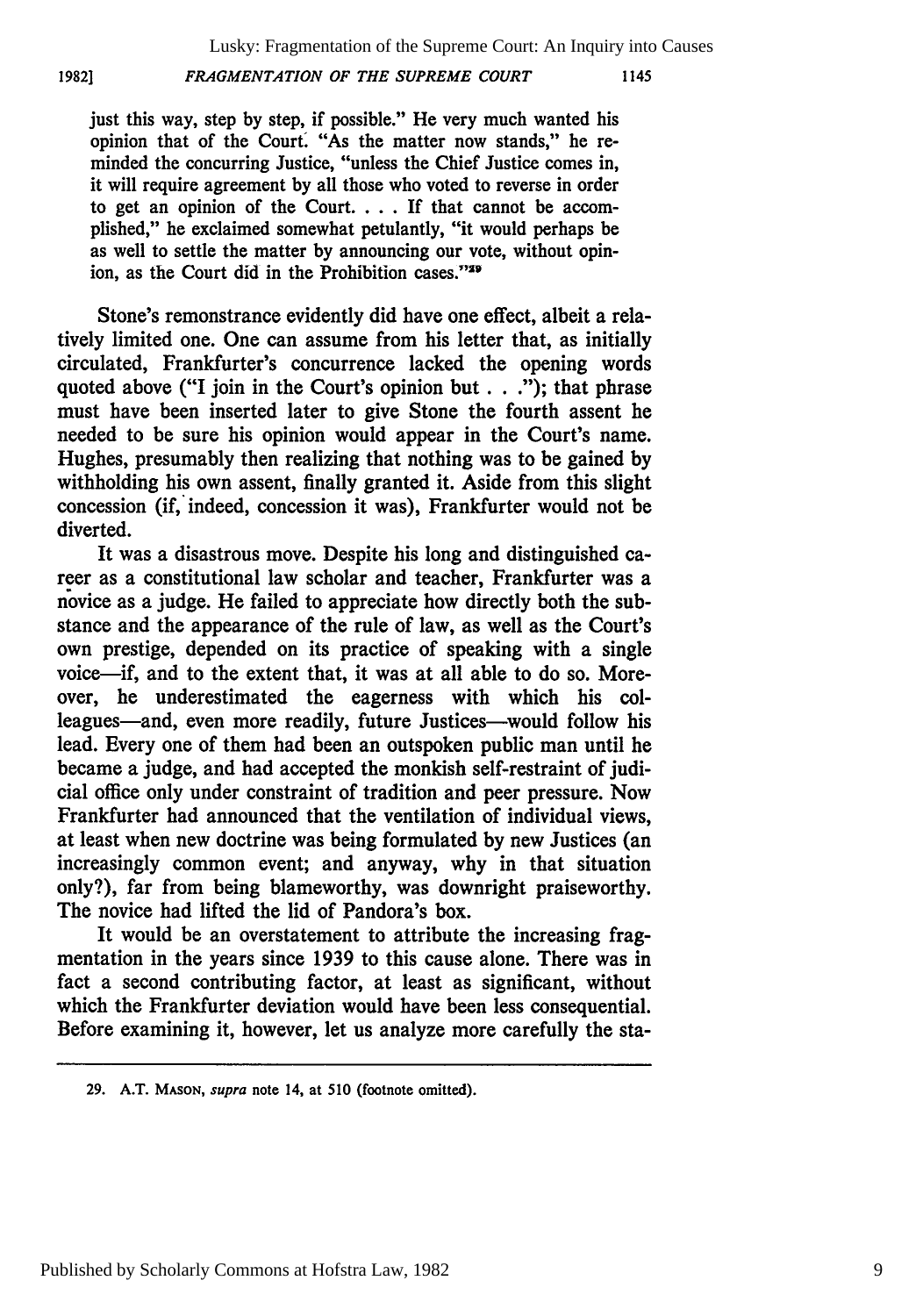tistics contained in Table I and reflect upon their meaning. Table II contains one additional datum-the number of dissenting *votes in* each term (as distinguished from the number of dissenting opinions) and two sets of ratios (one set expressed as percentages) that are sufficiently described in the Table.

|                  |                                                                                                                                 | 1936-37 | 1937-38 | 1940-41 | 1945-46 | 1979-80 |
|------------------|---------------------------------------------------------------------------------------------------------------------------------|---------|---------|---------|---------|---------|
| (e)              | Dissenting votes                                                                                                                | 78      | 91      | N.A.    | 139     | 362     |
| ( <sub>f</sub> ) | Concurring opinions per<br>majority opinion $\langle b \rangle$<br>$\mathbf{a}$<br>(See Table I for lines<br>$(a)$ and $(b)$ ). | 0.7%    | 6.6%    | 3.0%    | 30.9%   | 53.0%   |
| (g)              | Dissenting votes per<br>dissenting opinion $\left(\frac{e}{c}\right)$<br>(See Table I<br>for line $(c)$ ).                      | $4.6*$  | 3.6     | N.A.    | 2.0     | 2.3     |

Annual Terms of Court

 $N.A. = Not available$ 

**\*** Inclusion of dissents without opinion makes it possible for this number to exceed 4.

Table II brings into focus two trends material to the present discussion. When **I** have examined them and reviewed their implications, I shall rest my case.

*First:* Fragmentation of the prevailing position (not infrequently, nowadays, so extreme a scattering that there is *no* opinion of the Court) is quantified in line **(f).** It began to grow in **1937** or thereabouts, and had become still more pronounced **by** the time Stone died, in harness, in April of the 1945-46 Term. Even so, the propensity for self-expression was far less general than it was to become; **by** the **1979-80** Term it had reached **53.0%,** *i.e.,* a concurring opinion was written in approximately every second case. The reasonable inference is that the trend has been powered **by** some influence or influences that originated before Stone became Chief Justice and still remain operative.

*Second:* Fragmentation of the dissenting position or positions,

**30.** See supra note **6.**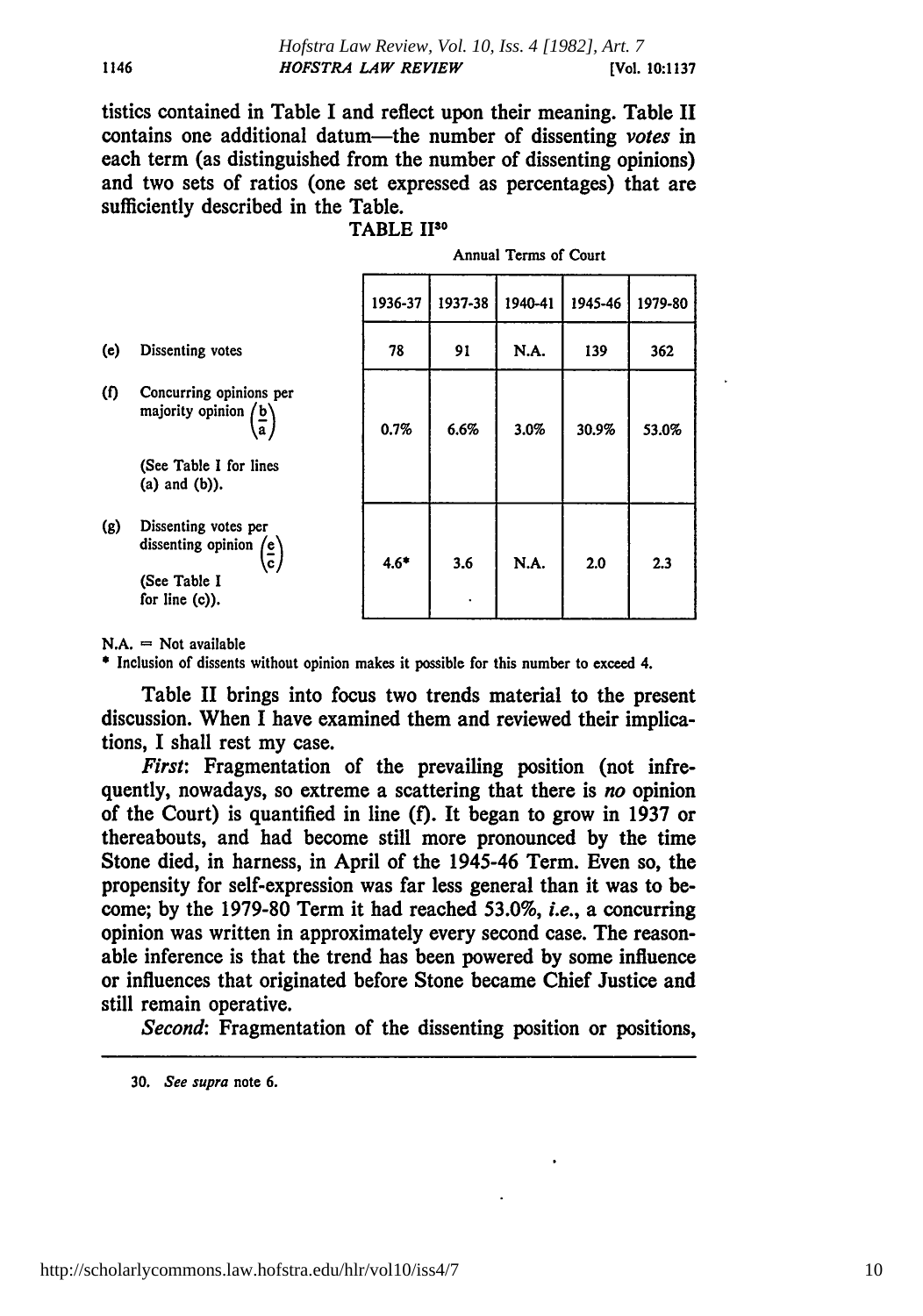quantified **by** the *diminution* of the figures contained in line (g), has increased **by** more than a third. That is, whereas dissenting opinions were once typically joined **by** three or more Justices, the average number now joining has dropped to about two—while the total number of dissenting *votes* has jumped from **139** to **362.** The same sustained impetus toward individual expression that would account for fragmentation of the prevailing position would likewise account for this development.

One should bear in mind that the foregoing comparisons do not reflect *substantive* differences among the Justices. Such differences are ascribable to the second of the two centrifugal influences that are referred to above, $31$  which I shall identify more precisely in a moment. As will be seen, that influence was no more attributable to lack of leadership **by** Stone than was the *O'Keefe* concurrence (published despite his efforts to scotch it). In this connection it should not be forgotten that the **1936-37** and **1937-38** Terms, the two earliest for which figures are given in Tables I and II, witnessed intense pressure on the Court and great strain within it.<sup>32</sup> Nevertheless, even while the Justices were dividing almost weekly and excoriating each other's views in the strongest terms, they did not allow their differences on the substantive side to unsettle their adherence to the single-voice tradition.

It remains to pinpoint the second of the two pervasive and persistent centrifugal influences which, in my opinion, account for the fragmentation that has so often been laid at Stone's door. Beginning no later than **1938,** the Court began to emancipate itself from the written Constitutional text<sup>33</sup>—*i.e.*, to extend judicial review beyond the limits implied by the rationale of *Marbury v. Madison*.<sup>34</sup> This expansion of the Court's range of action gradually accelerated, until in **1965** it explicitly acknowledged that a recently adopted constitutional rule had been arrived at not **by** reinterpretation of the sacred text but **by** its own action. "It was the judgment of this Court that changed the rule," declared the opinion of the Court. $35$  Since that

**1982]**

**<sup>31.</sup>** *See supra* text accompanying notes **17** and **18.**

**<sup>32.</sup>** For a readable account, see **D. PEARSON &** R.S. **ALLEN, THE NINE OLD MEN** *passim* **(1937).**

**<sup>33.</sup>** In one sense, the Court under John Marshall's leadership began its emancipation almost at birth. That, however, is hindsight; Marshall would have been scandalized at the idea. *Self-awareness* of the emancipation, on a general basis, began perhaps with the *Carolene Products* Footnote (United States v. Carolene Products Co., 304 **U.S.** 144, 152 n.4 **(1938)).**

<sup>34. 5</sup> **U.S. (1** Cranch) **137 (1803).**

**<sup>35.</sup>** Linkletter v. Walker, **381 U.S. 618, 639 (1965).** For analysis and discussion of this